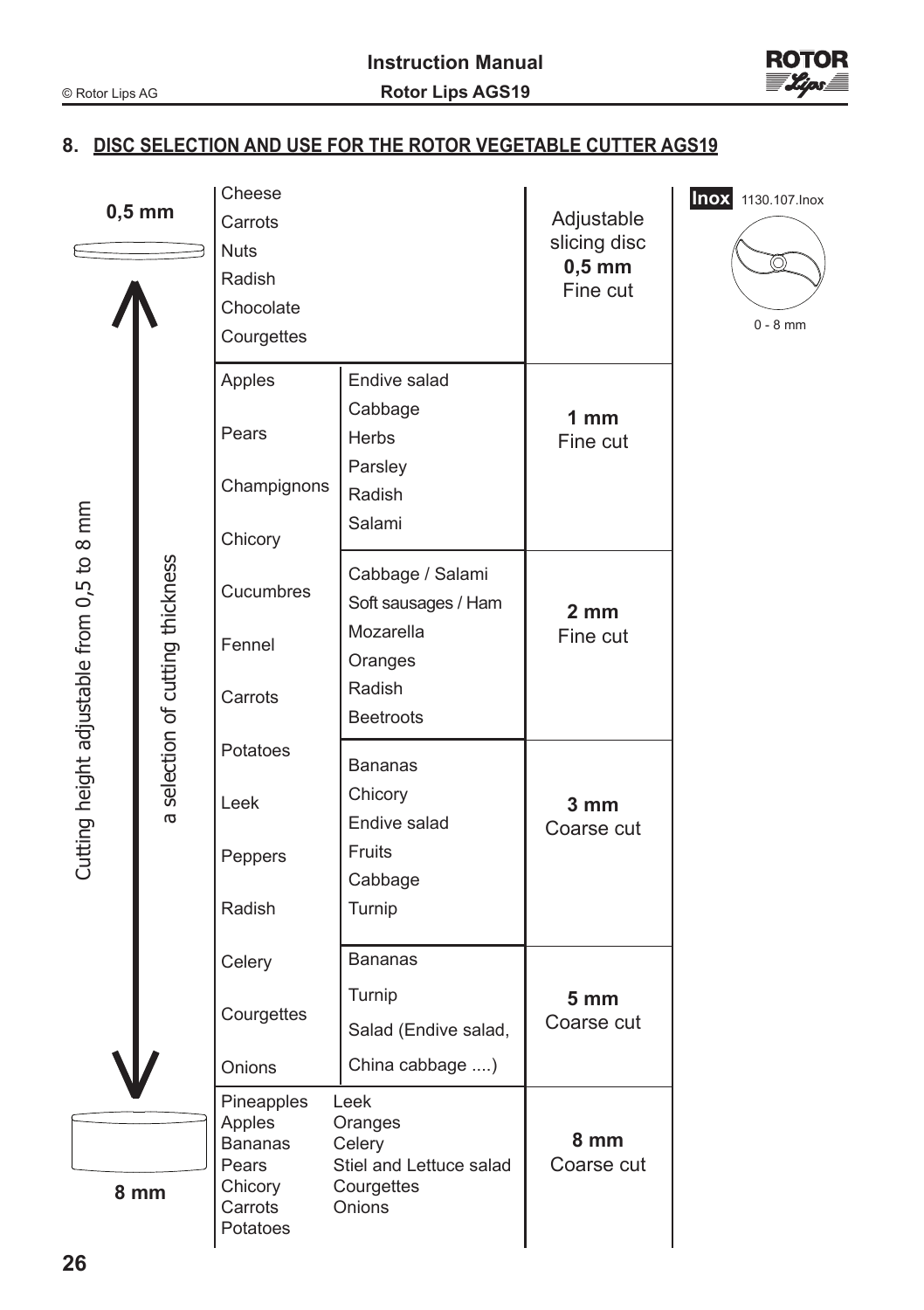

| Cucumbres<br>Carrots<br>Potatoes<br>Celery<br>Radish<br>Courgettes<br>Onions       | Radish<br>Vinegar-<br>Cucumbres<br>Cheese<br>Turnip<br>Soft sausages<br><b>Beetroots</b>        | Julienne<br>$J2x2$ mm<br>Julienne<br>Julienne<br>$J3x3$ mm<br>Alumettes | <b>Inox</b> 1130.111. Inox                               |
|------------------------------------------------------------------------------------|-------------------------------------------------------------------------------------------------|-------------------------------------------------------------------------|----------------------------------------------------------|
| Cucumbres<br>Carrots<br>Potatoes<br>Celery<br>Radish<br>Courgettes<br>Onions       | Vinegar-Cucumbres<br>Cheese<br>Turnip<br>Soft sausages<br><b>Beetroots</b><br>Vinegar-Cucumbres | Julienne<br>J4x4 mm<br><b>Alumettes</b>                                 | <b>INOX</b> 1130.110. Inox<br><b>INOX</b> 1130.112. Inox |
| Potatoes<br>Leek<br><b>Beetroots</b><br>Celery<br>Courgettes<br>Onions             |                                                                                                 | Julienne<br>J6x6 mm<br><b>Bâtonnets</b>                                 | <b>Inox</b> 1130.113. Inox                               |
| Potatoes<br>Cabbage<br>Leek<br>Celery<br>Courgettes                                |                                                                                                 | Julienne<br>J8x7 mm<br><b>Bâtonnets</b>                                 | <b>Inox</b> 1130.115. Inox                               |
| Cucumbres<br>Potatoes<br><b>Beetroots</b><br>Radish<br>Celery                      |                                                                                                 | Wavy cut<br>WS2 mm<br>Demidov                                           | <b>Inox</b> 1130.116. Inox                               |
| Apples<br>Eggplants<br>Pears<br>Cucumbres Courgettes<br>Carrots<br>Potatoes        | <b>Beetroots</b><br>Vinegar-Cucumbres<br>Celery                                                 | Wavy cut<br>WS3 mm<br>Demidov                                           | <b>Inox</b> 1130.117. Inox                               |
| Apples<br>Eggplants<br>Pears<br><b>Cucumbres Courgettes</b><br>Carrots<br>Potatoes | <b>Beetroots</b><br>Vinegar-Cucumbres<br>Celery                                                 | Wavy cut<br>WS5 mm<br>Demidov                                           | ഫ്ഫഫ്<br><b>nox</b> 1130.118. Inox                       |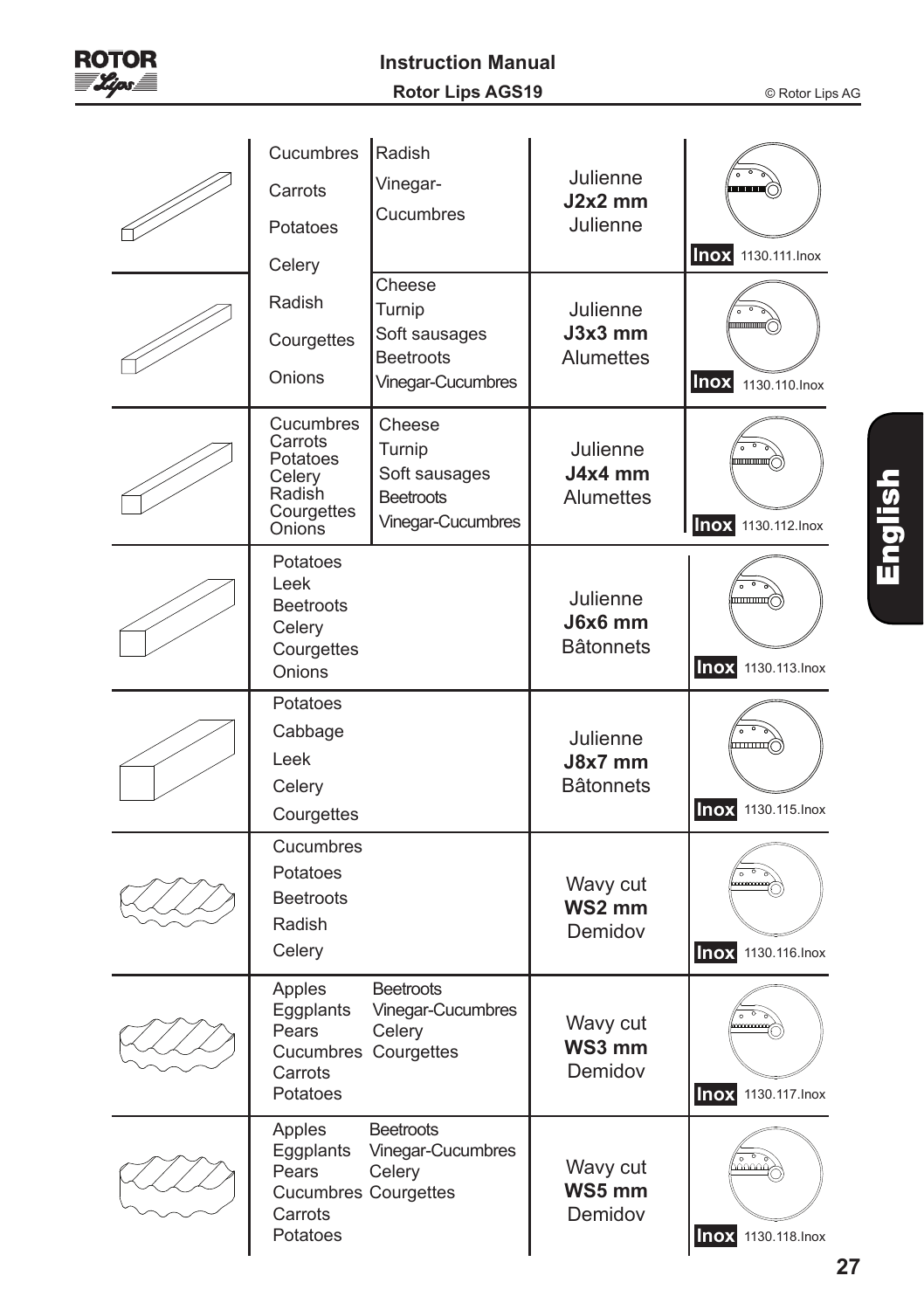

| Dried bread<br>Hard cheese as Parmesan and Sbrinz<br>Carrots<br><b>Nuts</b><br>Chocolade<br>Celery                                            | Grater<br>R1,5 mm                                   | <b>Inox</b> 1130.121. Inox         |
|-----------------------------------------------------------------------------------------------------------------------------------------------|-----------------------------------------------------|------------------------------------|
| Cheese<br>Carrots<br>Potatoes<br><b>Beetroots</b><br>Radish<br>Celery                                                                         | Grater<br>R <sub>2</sub> mm                         | <b>Inox</b> 1130.122. Inox         |
| Mozarella<br>Apples<br>Pears<br>Celery<br>Carrots<br>Potatoes<br>Cheese<br>Almonds                                                            | Grater<br>R <sub>3</sub> mm                         | <b>INOX</b> 1130.123. Inox         |
| Almonds<br>Apples<br>Pears<br>Mozarella<br>Cheese<br>Celery<br>Carrots<br>Potatoes                                                            | Grater<br>R <sub>5</sub> mm<br><b>Bircherraffel</b> | <b>INOX</b> 1130.124. Inox         |
| Mozarella<br>Apples<br>Pears<br><b>Beetroots</b><br>Cucumbres<br>Radish<br>Cheese (Fondue) Carrots<br>raw or cooked Potatoes (hash<br>browns) | Grater<br>R9 mm<br>Röstiraffel                      | ೫•ಿ%<br><b>INOX</b> 1130.125. Inox |
| Dred bread<br>Cheese hard as Parmesan<br>and Sbrinz<br>Potatoes (dumpling)<br>Chocolade                                                       | Grater<br>"Parmesan"                                | <b>Inox</b> 1130.126. Inox         |
| Celery<br>Carrots<br>Radish<br>Radish<br>Potatoes                                                                                             | Julienne<br>Grater<br>R2x2                          | <b>Inox</b> 1130.131. Inox         |